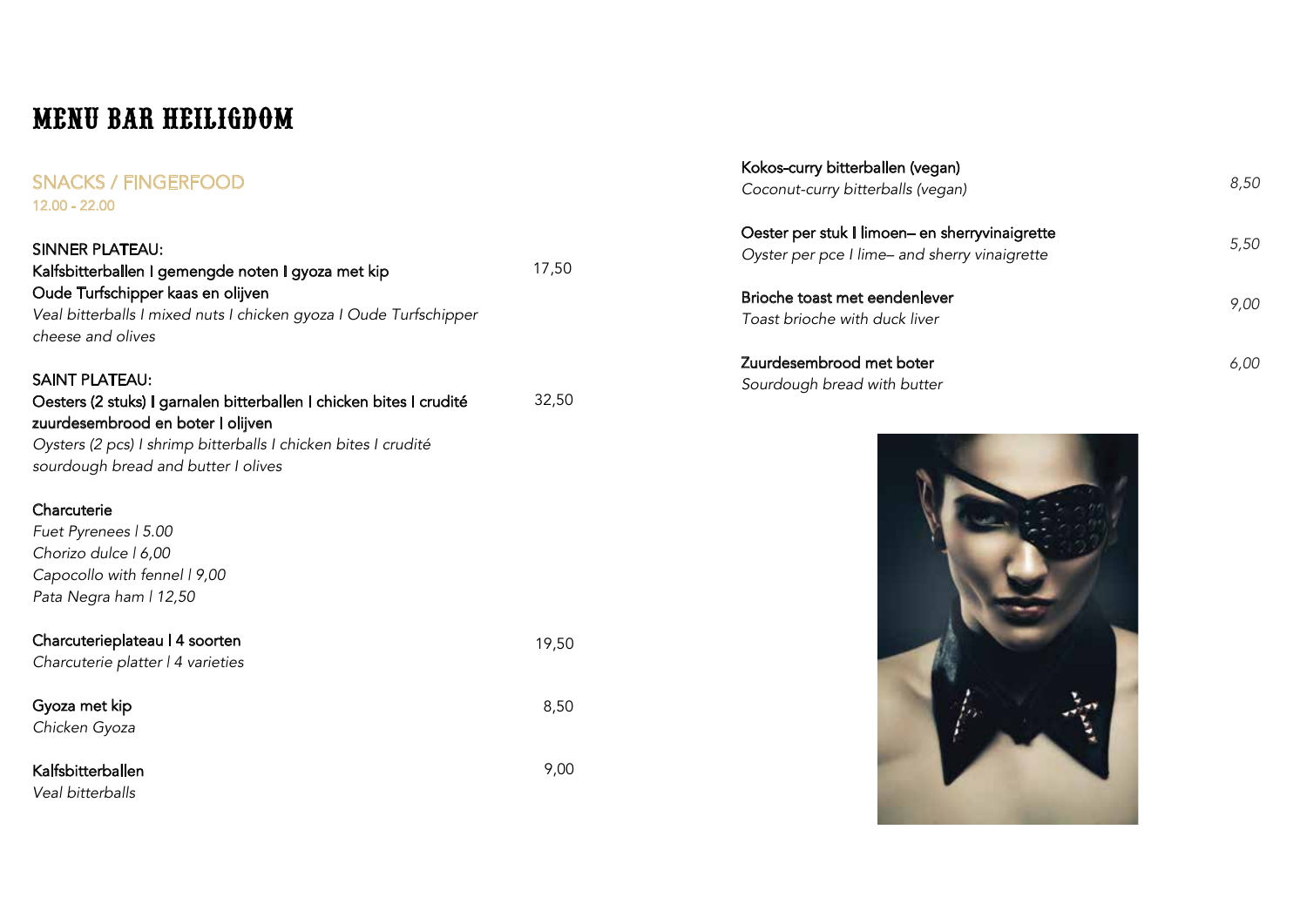### **LUNCH** 12.00 - 17.00

| Wortel- kokos soep<br>Carrot coconut soup                                                                                                       | 9,50                                            |
|-------------------------------------------------------------------------------------------------------------------------------------------------|-------------------------------------------------|
| Bisque van strandkrabben I garnaal I tomaat<br>Bisque of shore crab I shrimp I tomato                                                           | 12,50                                           |
| Carpaccio van rib eye I rucola I Parmezaanse kaas<br>Carpaccio of rib eye I rocket salad I Parmesan cheese                                      | 12,50                                           |
| <b>Ceasar salade avocado I</b> Ceasar salad avocado<br>Ceasar salade kip I Ceasar salad chicken<br>Ceasar salade garnalen I Ceasar salad prawns | 10,00 / 17,00<br>10,50 / 17,50<br>12,50 / 20,50 |
| Clubsandwich classic I geserveerd met frites<br>Clubsandwich classic I served with French fries                                                 | 14,50                                           |
| Clubsandwich vis I geserveerd met frites<br>Clubsandwich fish I served with French fries                                                        | 15,50                                           |
| Kalfskroketten I zuurdesembrood<br>Vealcroquettes I sourdough bread                                                                             | 16,50                                           |
| Oude-kaaskroketten I zuurdesembrood<br>Matured-cheese croquettes                                                                                | 16,50                                           |

Nassau Burger | runderburger I briochebol I spek I sla I Comté kaas geserveerd met frites *Nassau Burger | beefburger I brioche bread I bacon I lettuce I Comté cheese. Served with French fries* 22,50

| Zuurdesembrood met boter    | 6.00 |
|-----------------------------|------|
| Sourdough bread with butter |      |
| Frites met mayonaise        | 4.50 |
| Fries with mayonnaise       |      |
| Side salad                  | 4.50 |
|                             |      |